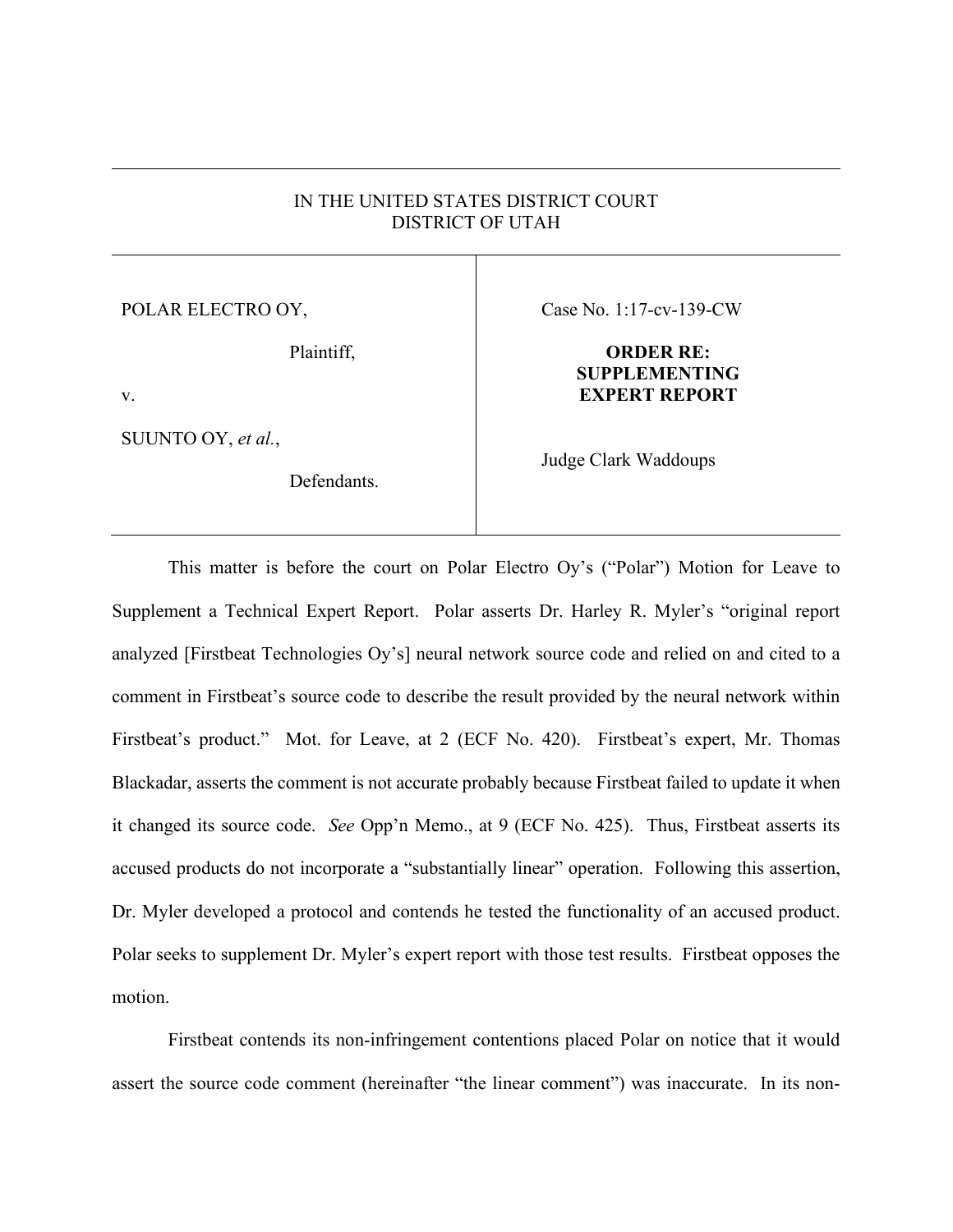infringement contentions, Firstbeat asserted its accused products do not incorporate a substantially linear operation. Opp'n Memo., at 5 (ECF No. 425). It further stated that Polar had cited little evidence to support a linear operation other than its citation to the linear comment. Firstbeat asserts this was sufficient to place Polar on notice that it would later claim its own linear comment was inaccurate. The court disagrees and concludes Firstbeat's non-infringement contentions lacked sufficient specificity to place Polar on notice about this issue.

Next, Firstbeat contends Polar should have tested its theory from the outset rather than waiting until after Firstbeat submitted its report. Although it appears that Polar could have tested Firstbeat's product earlier, its ability to do so does not answer the question. Until Firstbeat challenged the accuracy of its own document, Polar lacked notice, and that lack of notice placed Polar at a disadvantage when determining what type of proof would be needed. Foreclosing Polar's ability to respond under such circumstance would perpetuate the disadvantage.

Third, Firstbeat contends Polar has mischaracterized Mr. Blackadar's report by stating he "challenges the reliability [of] Firstbeat's own documents." Opp'n Memo., at 9 (ECF No. 425). According to Firstbeat, Mr. Blackadar did not challenge the document's reliability. Instead, circumstances changed such that the comment is no longer accurate. *Id.* The court fails to see the distinction. An inaccurate document is not one a person may rely upon regardless of the reason why it became inaccurate. To the extent Firstbeat contends Polar otherwise mischaracterized Mr. Blackadar's conclusions, that may be challenged at trial.

Fourth, Firstbeat asserts Polar's motion is not justified because it has failed to satisfy the conditions of Local Patent Rule 5.3. According to Firstbeat, there is no good cause to supplement the expert report, Polar's request is untimely, and supplementation would be prejudicial to